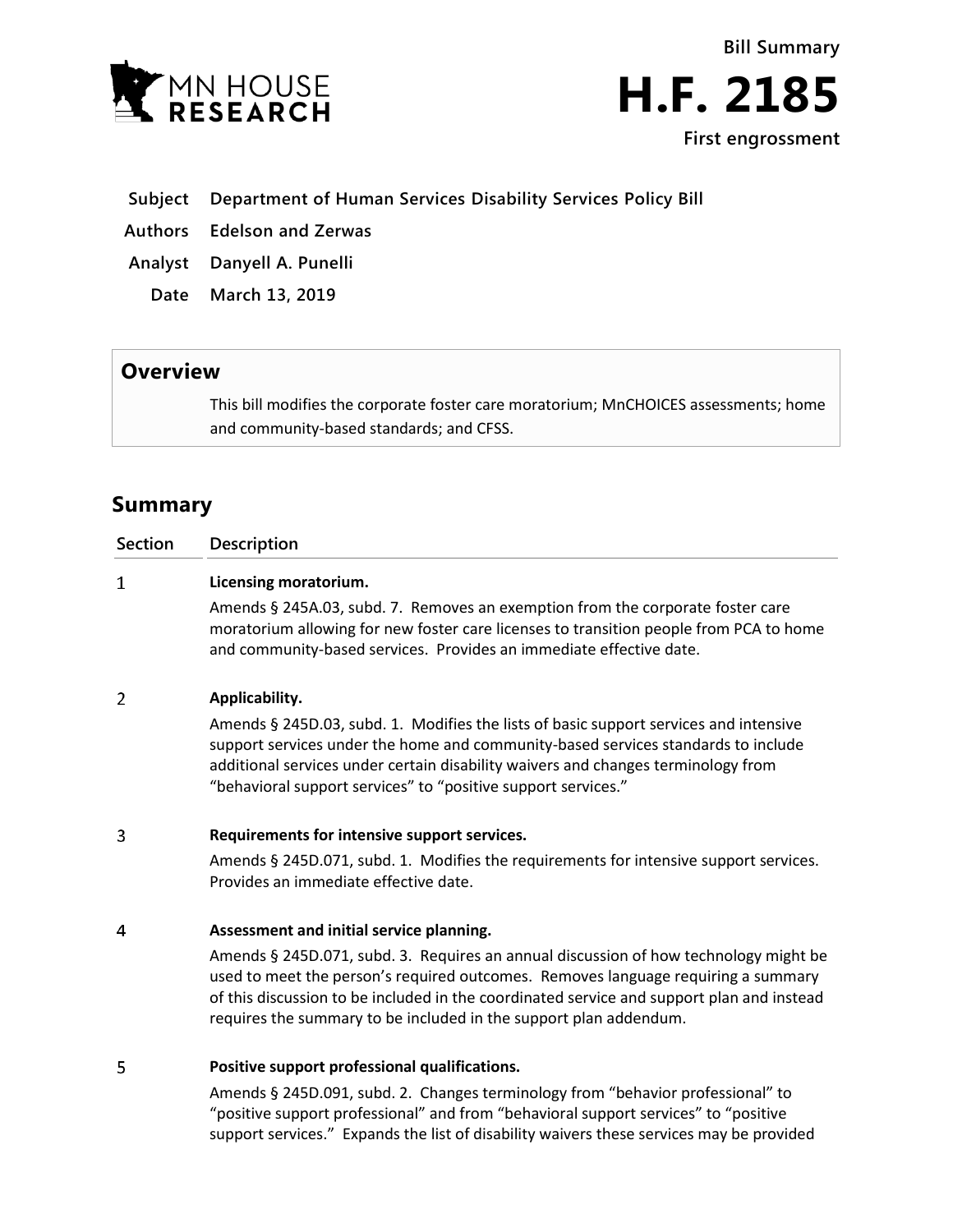under. Modifies positive support professional qualifications by adding persons with additional qualifications to the list of persons who may provide positive support services.

### 6 **Positive support analyst qualifications.**

Amends § 245D.091, subd. 3. Changes terminology from "behavior analyst" to "positive support analyst" and from "behavioral support services" to "positive support services." Expands the list of disability waivers these services may be provided under. Modifies the list of qualifications for a positive support analyst.

### $\overline{7}$ **Positive support specialist qualifications.**

Amends § 245D.091, subd. 4. Changes terminology from "behavior specialist" to "positive support specialist" and from "behavioral support services" to "positive support services." Expands the list of disability waiver these services may be provided under. Modifies the list of qualifications for a positive support specialist.

### 8 **Authorization for foster care setting.**

Amends § 256B.0652, subd. 10. Modifies the list of home care authorization prohibitions. Provides an immediate effective date.

### 9 **Assessment; defined.**

Amends § 256B.0659, subd. 3a. Modifies the definition of "assessment" under the PCA program to allow certified assessors to complete the required assessment during the transition to the new assessment tool, called MnCHOICES.

# 10 **Definitions.**

Amends § 256B.0911, subd. 1a. Modifies the definition of "long-term care consultation services" by including all of the home and community-based services waivers, changing terminology from "Disability Linkage Line" to "Disability Hub," and removes determination of institutional level of care and other service eligibility from the list of long-term care consultation services. Provides an August 1, 2019, effective date.

#### 11 **Assessment and support planning.**

Amends § 256B.0911, subd. 3a. Makes technical and terminology changes to the MnCHOICES assessment, requires the person's legal representative to provide input during the assessment interview, modifies requirements related to provider input into the assessment, requires the certified assessor and the individual responsible for developing the coordinated service and support plan to ensure the person has timely access to needed resources, specifies the timeline for completing the plan, and includes the developmental disabilities waiver under a provision allowing face-to-face assessments conducted as part of an eligibility determination to be valid to establish service eligibility for up to 60 calendar days.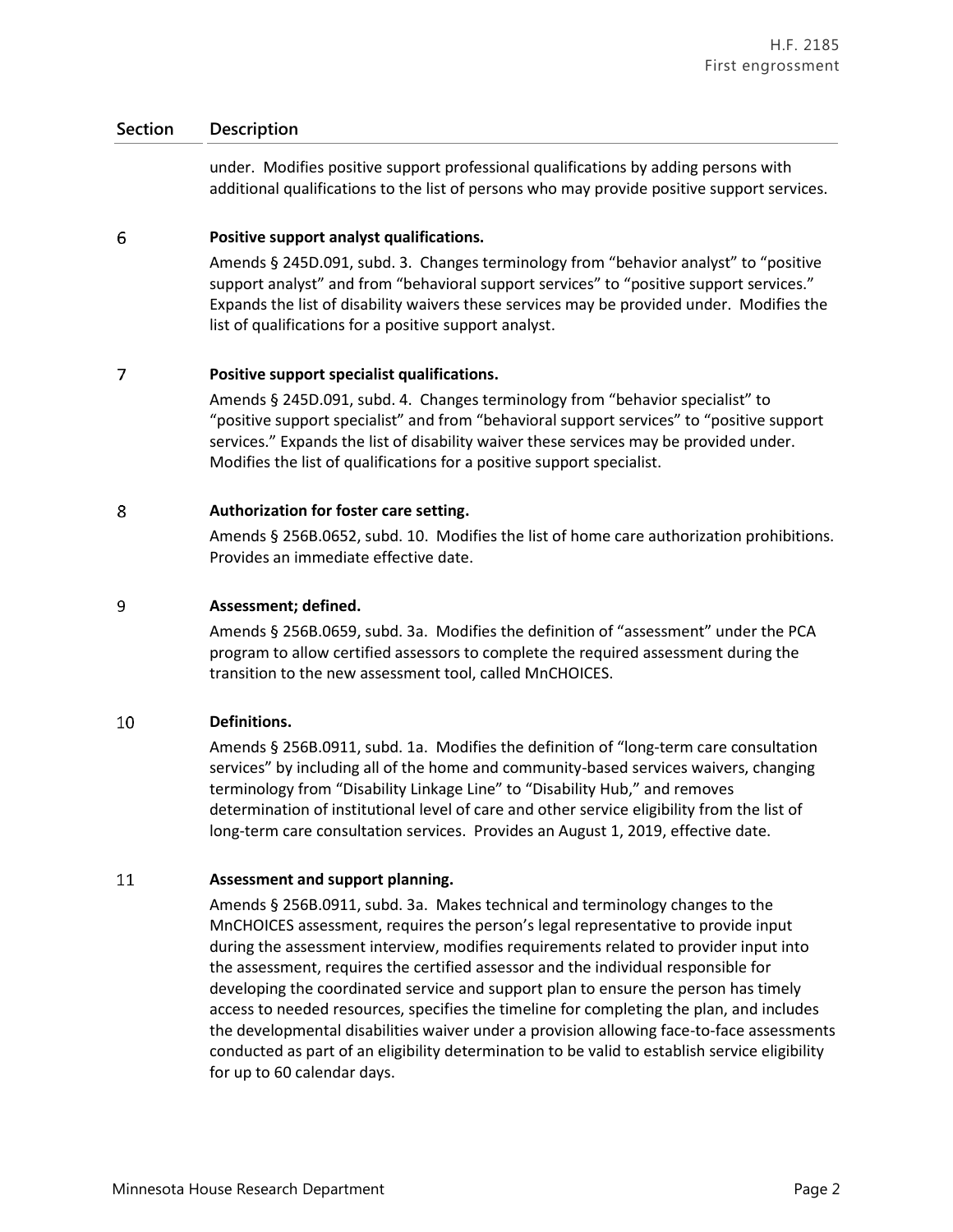# 12 **Long-term care reassessments and community support plan updates.**

Amends § 256B.0911, subd. 3f. Requires the certified assessor and the individual responsible for developing the coordinated service and support plan to ensure the continuity of care for the service recipient and to complete the updated community support plan and the updated coordinated service and support plan no more than 60 days from the reassessment visit.

### 13 **Implementation of coordinated service and support plan.**

Amends § 256B.0915, subd. 6. Modifies the timeline for the elderly waiver client to be provided with a written copy of the coordinated service and support plan.

### 14 **Coordinated service and support plan.**

Amends § 256B.092, subd. 1b. Modifies the timeline for the home and community-based services waiver recipient to be provided with a written copy of the coordinated service and support plan.

# 15 **Case management.**

Amends § 256B.49, subd. 13. Modifies the timeline for home and community-based services waiver recipients to be provided with a written copy of the coordinated service and support plan.

#### 16 **Assessment and reassessment.**

Amends § 256B.49, subd. 14. Modifies requirements related to provider input into the MnCHOICES assessment process for clients.

#### 17 **Applicable services.**

Amends § 256B.4914, subd. 3. Modifies the list of applicable services under the DWRS to update terminology and alphabetize the list.

# 18 **Exceptions.**

Amends § 256B.4914, subd. 14. Clarifies the timeline for lead agencies to act on an exception request and modifies the list of information that must be included in an exception request under the DWRS. Provides an August 1, 2019, effective date.

# 19 **Definitions.**

Amends § 256B.85, subd. 2. Modifies the definitions of "activities of daily living," "CFSS service delivery plan," "extended CFSS," and "participant's representative."

# 20 **Eligibility for other services.**

Amends § 256B.85, subd. 4. Makes clarifying changes.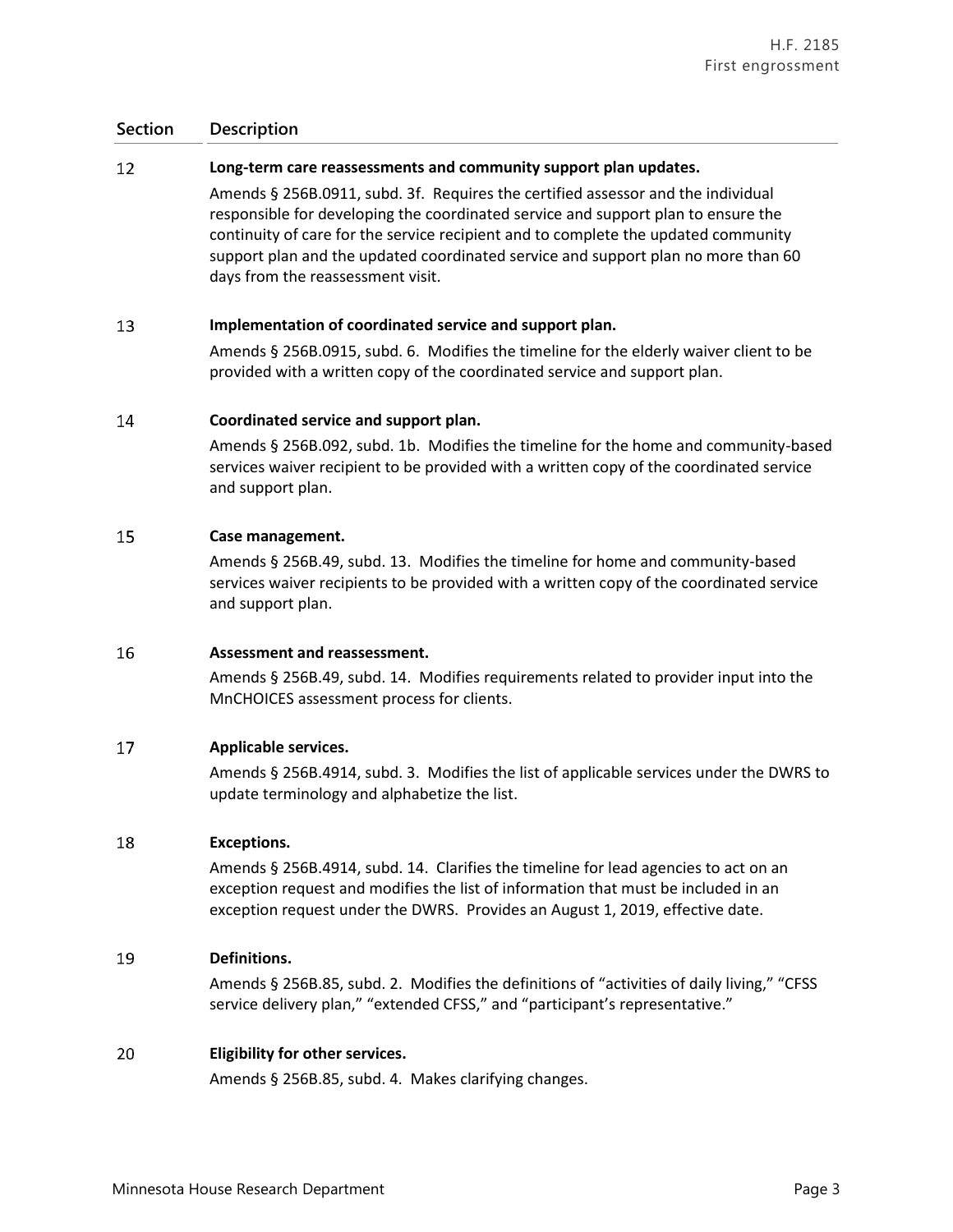#### 21 **Assessment requirements.**

Amends § 256B.85, subd. 5. Modifies the timeline for the lead agency to communicate the results of an assessment and any recommendations or authorizations for CFSS in writing to the participant.

#### 22 **CFSS service delivery plan.**

Amends § 256B.85, subd. 6. Modifies requirements related to the CFSS service delivery plan.

### 23 **Determination of CFSS service authorization amount.**

Amends § 256B.85, subd. 8. Modifies requirements related to additional service units provided for behavior.

### 24 **Noncovered services.**

Amends § 256B.85, subd. 9. Modifies the list of noncovered services under the CFSS program to allow for certain exceptions for services provided in licensed foster care.

### 25 **Agency-provider and FMS provider qualifications and duties.**

Amends § 256B.85, subd. 10. Clarifies that agency-providers and financial management services providers must meet provider training requirements as determined by the commissioner. Requires providers to request reassessments at least 60 days before the end of the current authorization for CFSS.

# 26 **Agency-provider model.**

Amends § 256B.85, subd. 11. Requires the agency to make a reasonable effort to fulfill the participant's request for the participant's preferred worker.

#### 27 **Agency-provider model; support worker competency.**

Amends § 256B.85, subd. 11b. Requires agency-providers to maintain evidence of support worker orientation and instruction related to performing tracheostomy suctioning and services to participants on ventilator support.

# 28 **Requirements for enrollment of CFSS agency-providers.**

Amends § 256B.85, subd. 12. Modifies agency-provider enrollment requirements. Removes language requiring the commissioner to send annual review notifications to agency providers 30 days prior to renewal.

#### 29 **CFSS agency-provider requirements; notice regarding termination of services.**

Amends § 256B.85, subd. 12b. Extends the termination of services written notice requirement from ten to 30 calendar days. Makes a technical change.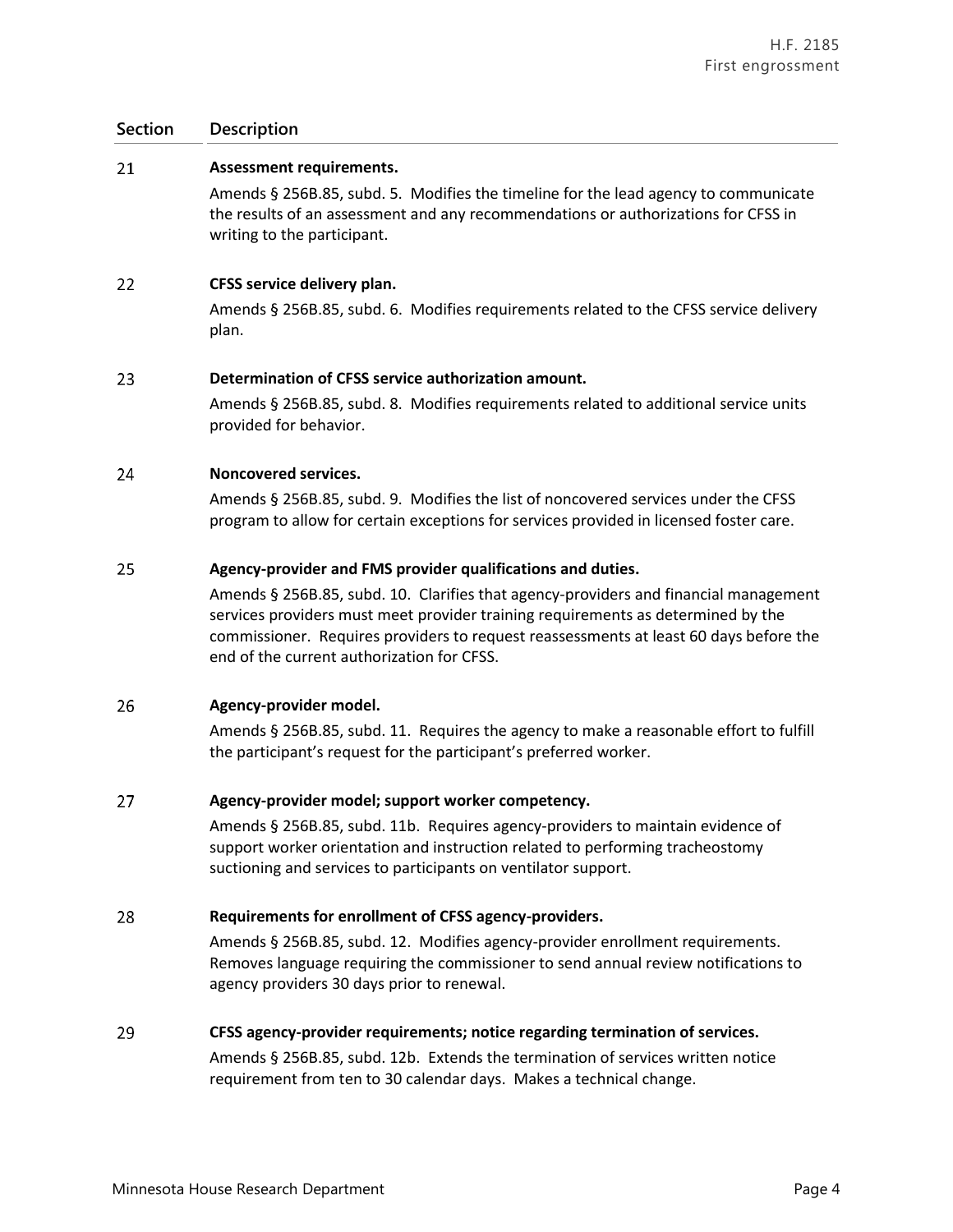#### 30 **Financial management services.**

Amends § 256B.85, subd. 13a. Requires financial management services providers to provide written notice to the participant at least 30 calendar days before a proposed service termination becomes effective.

### 31 **Participant's representative responsibilities.**

Amends § 256B.85, by adding subd. 14a. Paragraph (a) lists the circumstances under which a participant's representative is required.

Paragraph (b) lists the requirements a participant's representative must meet.

Paragraph (c) lists who may not be a participant's representative.

Paragraph (d) allows a licensed family foster parent who lives with the participant to be the participant's representative if the family foster parent meets the other participant's representative requirements.

Paragraph (e) allows two people to be designated as the participant's representative.

Paragraph (f) requires the participant or the participant's legal representative to appoint a participant's representative.

Paragraph (g) requires the participant's representative to enter into a written agreement with an agency-provider or financial management service to perform certain duties.

Paragraph (h) allows a participant's representative to delegate the responsibility to another adult and specifies limitations and requirements related to the delegation.

Paragraph (i) specifies the designation of the participant's representative remains in place until certain actions take place.

Paragraph (j) allows a lead agency to disqualify a participant's representative who engages in conduct that creates an imminent risk of harm to the participant, the support workers, or other staff. Requires a participant's representative who fails to provide support required by the participant to be referred to the common entry point.

# 32 **Worker training and development services.**

Amends § 256B.85, subd. 18a. Requires services to be delivered by an individual competent to perform, teach, or assign the tasks identified, including health-related tasks, in the plan through education, training, and work experience relevant to the person's assessed needs.

# 33 **Revisor instruction; correcting terminology.**

Instructs the revisor to change the term: (1) "developmental disability waiver" or similar terms to "developmental disabilities waiver" or similar terms; and (2) "Disability Linkage